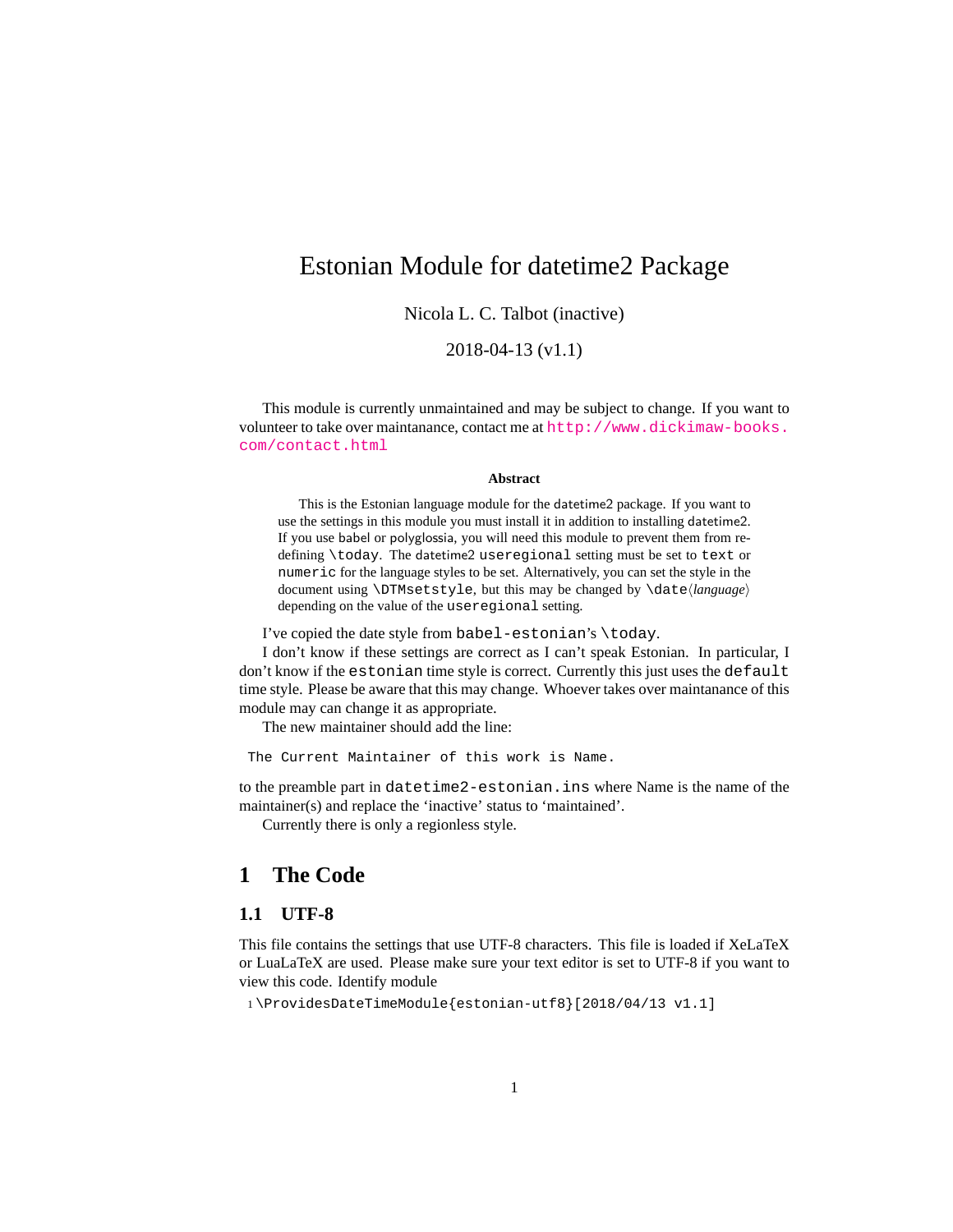<span id="page-1-0"></span>

| \DTMestonianordinal          |                                                                                                                                                                                                                                                                                                                                                                                                                                                                                             |
|------------------------------|---------------------------------------------------------------------------------------------------------------------------------------------------------------------------------------------------------------------------------------------------------------------------------------------------------------------------------------------------------------------------------------------------------------------------------------------------------------------------------------------|
|                              | 2\newcommand*{\DTMestonianordinal}[1]{%<br>\number#1.%<br>3<br>4}                                                                                                                                                                                                                                                                                                                                                                                                                           |
| <b>\DTMestonianyear</b>      | 5\newcommand*{\DTMestonianyear}[1]{%<br>\number#1.\space a.%<br>6<br>7 }                                                                                                                                                                                                                                                                                                                                                                                                                    |
| <b>\DTMestonianmonthname</b> | Estonian month names.<br>8\newcommand*{\DTMestonianmonthname}[1]{%<br>\ifcase#1<br>9<br>\or<br>10<br>jaanuar%<br>11<br>\or<br>12<br>veebruar%<br>13<br>\or<br>14<br>mäarts%<br>15<br>\or<br>16<br>aprill%<br>17<br>\or<br>18<br>mai%<br>19<br>\or<br>20<br>juuni%<br>21<br>\or<br>22<br>juuli%<br>23<br>\or<br>24<br>august%<br>25<br>\or<br>26<br>september%<br>27<br>\or<br>28<br>oktoober%<br>29<br>\or<br>30<br>november%<br>31<br>\or<br>32<br>detsember%<br>33<br>\fi<br>34<br>$35$ } |
| <b>\DTMestonianMonthname</b> | As above but capitalize.<br>36\newcommand*{\DTMestonianMonthname}[1]{%<br>\ifcase#1<br>37<br>\or<br>38<br>Jaanuar%<br>39                                                                                                                                                                                                                                                                                                                                                                    |

- \or
- Veebruar% \or
- Mäarts%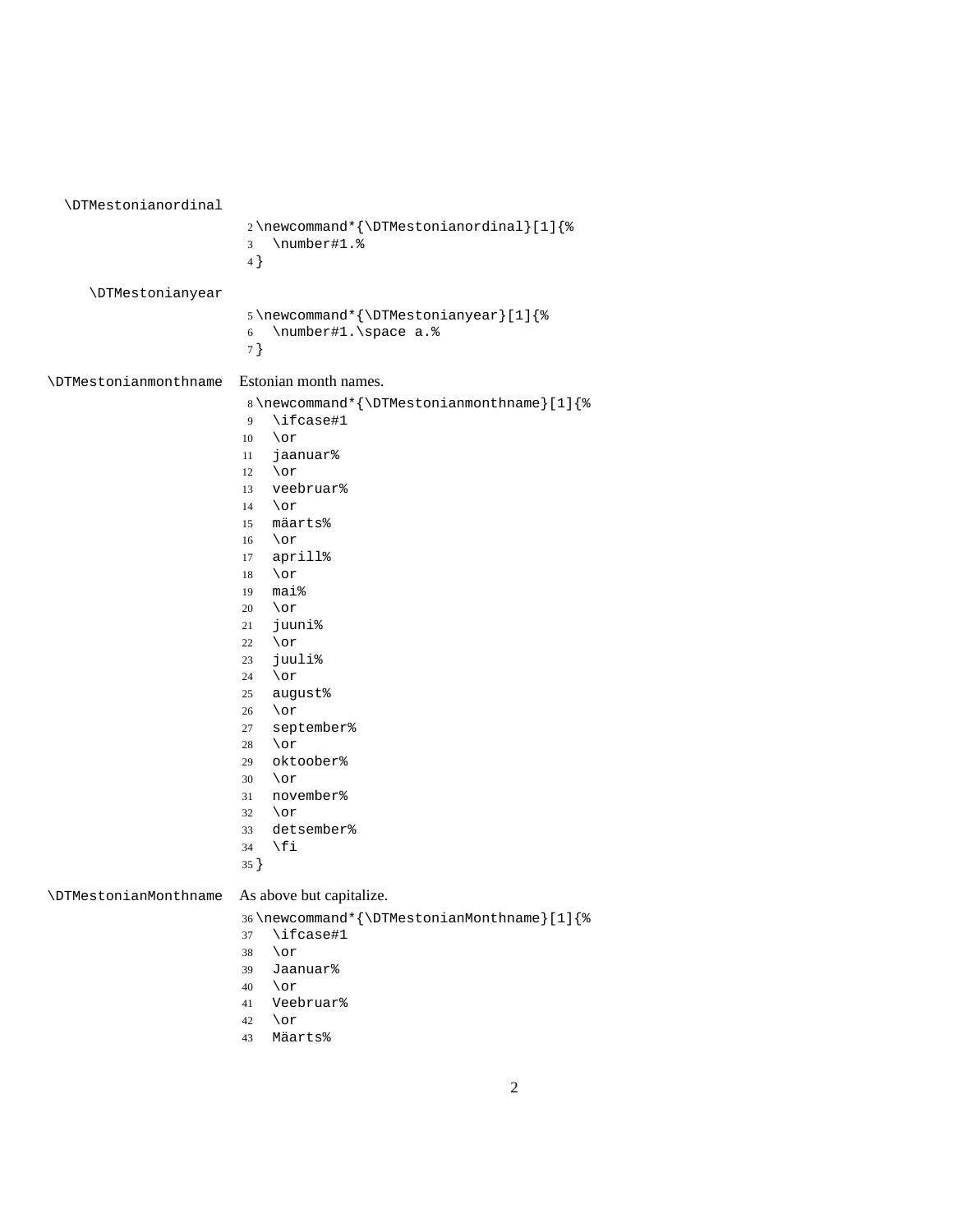- <span id="page-2-0"></span>\or
- Aprill%
- \or
- Mai%
- \or
- Juuni%
- \or
- Juuli%
- \or August%
- \or
- September%
- \or
- Oktoober%
- \or
- November%
- $60 \overline{\wedge} 0$ r
- Detsember%
- 62  $\forall$ fi
- }

If abbreviated dates are supported, short month names should be likewise provided.

#### **1.2 ASCII**

This file contains the settings that use LATEX commands for non-ASCII characters. This should be input if neither XeLaTeX nor LuaLaTeX are used. Even if the user has loaded inputenc with utf8, this file should still be used not the datetime2-estonian-utf8.ldf file as the non-ASCII characters are made active in that situation and would need protecting against expansion. Identify module

```
64 \ProvidesDateTimeModule{estonian-ascii}[2018/04/13 v1.1]
```
If abbreviated dates are supported, short month names should be likewise provided.

| \DTMestonianordinal          |                                                                                              |  |
|------------------------------|----------------------------------------------------------------------------------------------|--|
|                              | 65\newcommand*{\DTMestonianordinal}[1]{%<br>\number#1.%<br>66<br>$67$ }                      |  |
| <b>\DTMestonianyear</b>      |                                                                                              |  |
|                              | 68\newcommand*{\DTMestonianyear}[1]{%<br>\number#1.\space a.%<br>69<br>70 }                  |  |
| <b>\DTMestonianmonthname</b> | Estonian month names.                                                                        |  |
|                              | 71\newcommand*{\DTMestonianmonthname}[1]{%<br>\ifcase#1<br>72<br>\or<br>73<br>jaanuar%<br>74 |  |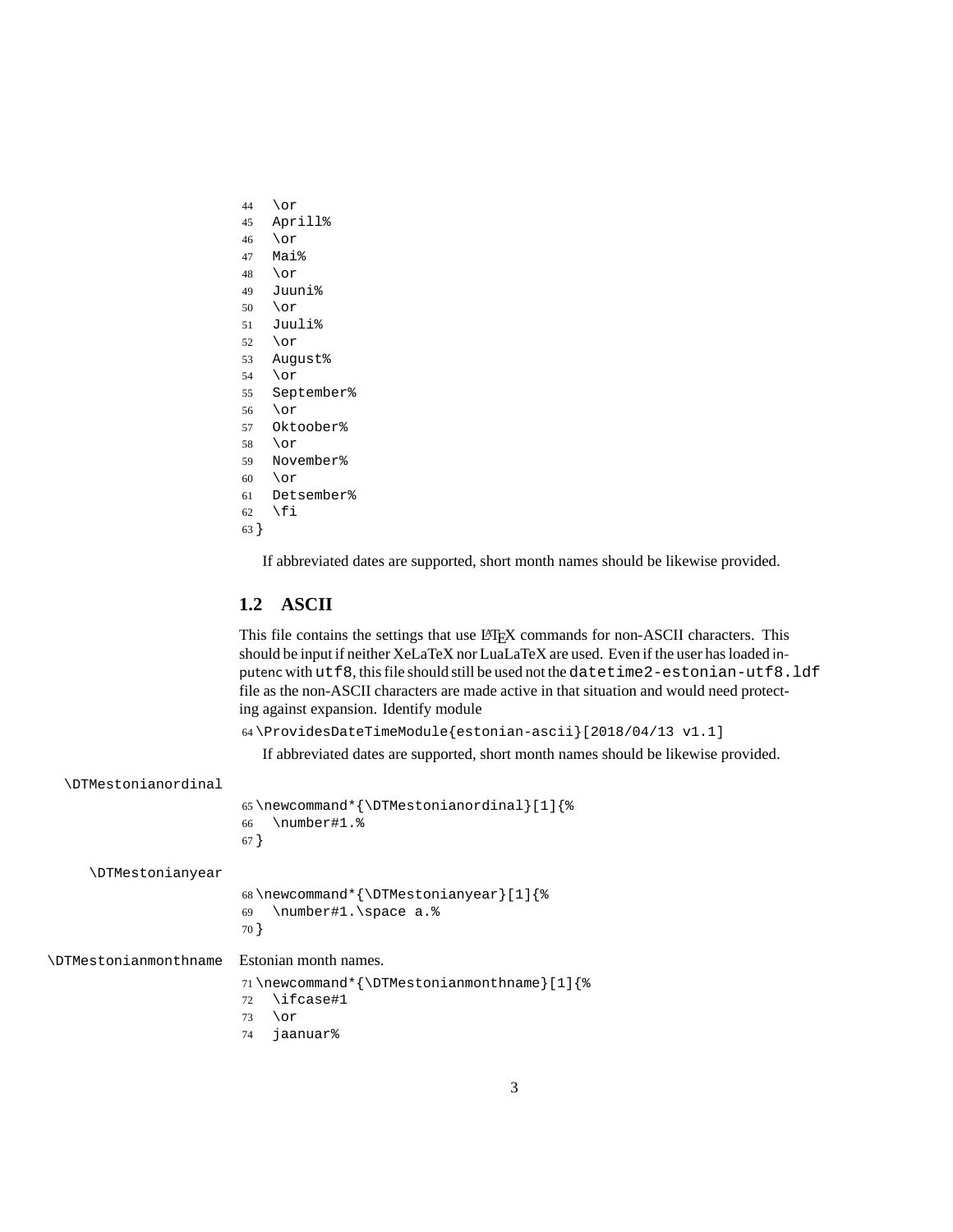<span id="page-3-0"></span>

|                              | 75         | \or                                        |
|------------------------------|------------|--------------------------------------------|
|                              | 76         | veebruar%                                  |
|                              | 77         | \or                                        |
|                              | 78         | m\protect\"arts%                           |
|                              | 79         | \or                                        |
|                              | $80\,$     | aprill%                                    |
|                              | 81         | \or                                        |
|                              | 82         | mai%                                       |
|                              | 83         | $\lor$ or                                  |
|                              | 84         | juuni%                                     |
|                              | 85         | $\lor$ or                                  |
|                              | 86         | juuli%                                     |
|                              | 87         | $\lor$ or                                  |
|                              | 88         | august%                                    |
|                              | 89         | \or                                        |
|                              | 90         | september%                                 |
|                              | 91         | \or                                        |
|                              | 92         | oktoober%                                  |
|                              | 93         | \or                                        |
|                              | 94         | november%                                  |
|                              | 95         | \or                                        |
|                              | 96         | detsember%                                 |
|                              | $97\,$     | \fi                                        |
|                              | 98 }       |                                            |
| <b>\DTMestonianMonthname</b> |            | As above but capitalize.                   |
|                              |            | 99\newcommand*{\DTMestonianMonthname}[1]{% |
|                              |            |                                            |
|                              |            |                                            |
|                              | 100        | \ifcase#1                                  |
|                              | 101        | \or                                        |
|                              | 102        | Jaanuar%                                   |
|                              | 103        | \or                                        |
|                              | 104        | Veebruar%                                  |
|                              | 105        | \or                                        |
|                              | 106        | M\protect\"arts%                           |
|                              | 107        | \or                                        |
|                              | 108        | Aprill%                                    |
|                              | 109        | $\lor$ or                                  |
|                              | 110        | Mai%                                       |
|                              | $111\,$    | $\lor$ or                                  |
|                              | 112        | Juuni%                                     |
|                              | 113        | $\lor$ or                                  |
|                              | 114        | Juuli%                                     |
|                              | 115        | $\lor$ or                                  |
|                              | 116        | August%                                    |
|                              | $117\,$    | $\lor$ or                                  |
|                              | $118\,$    | September%                                 |
|                              | 119        | $\lor$ or                                  |
|                              | 120        | Oktoober%                                  |
|                              | 121<br>122 | $\lor$ or<br>November%                     |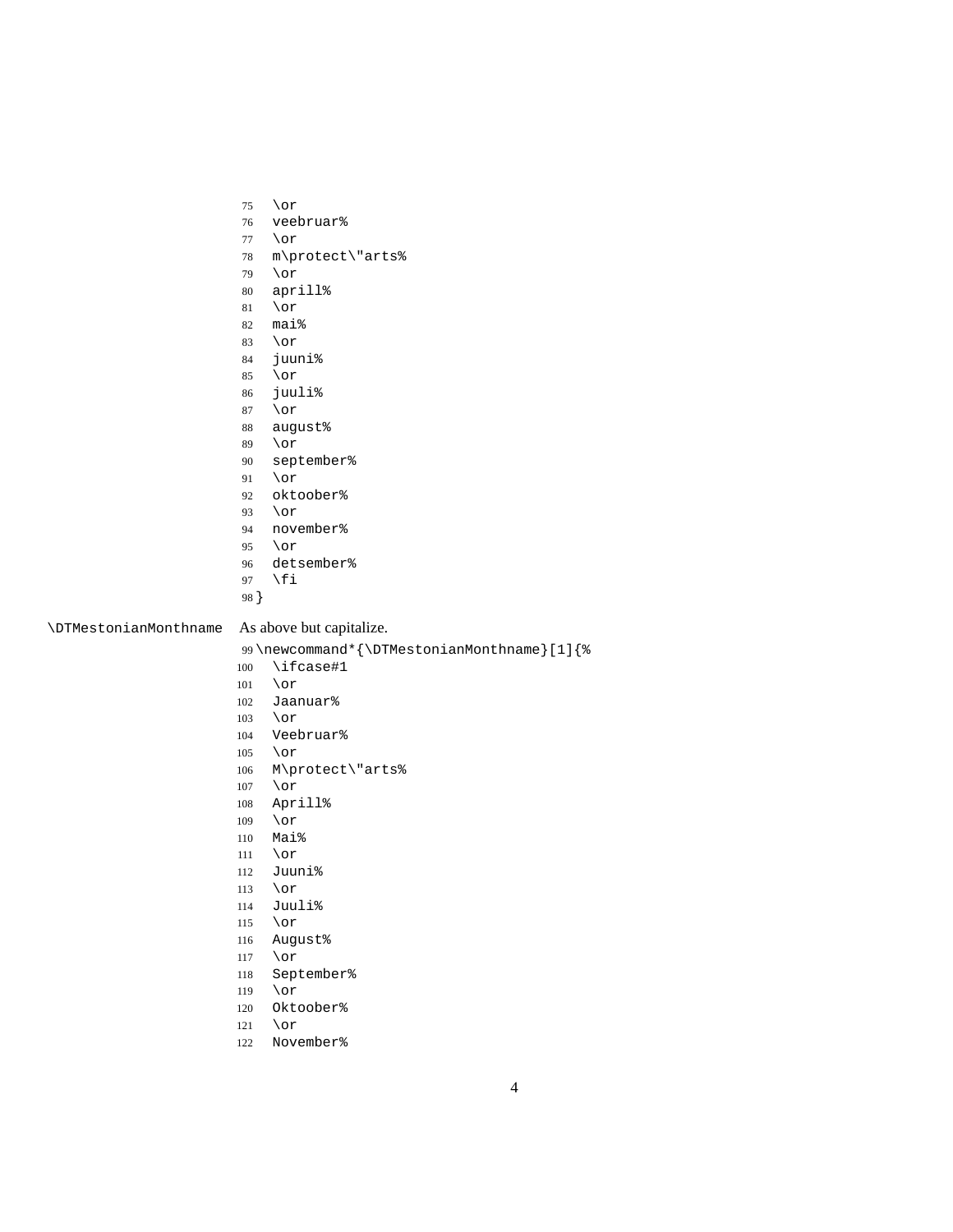```
123 \or
124 Detsember%
125 \fi
126 }
```
#### **1.3 Main Estonian Module (datetime2-estonian.ldf)**

Identify Module

127 \ProvidesDateTimeModule{estonian}[2018/04/13 v1.1]

Need to find out if XeTeX or LuaTeX are being used.

128 \RequirePackage{ifxetex,ifluatex}

XeTeX and LuaTeX natively support UTF-8, so load estonian-utf8 if either of those engines are used otherwise load estonian-ascii.

```
129 \ifxetex
130 \RequireDateTimeModule{estonian-utf8}
131 \else
132 \ifluatex
133 \RequireDateTimeModule{estonian-utf8}
134 \else
135 \RequireDateTimeModule{estonian-ascii}
136 \fi
137 \fi
```
Define the estonian style. The time style is the same as the default style provided by datetime2. This may need correcting. For example, if a 12 hour style similar to the englishampm (from the english-base module) is required.

Allow the user a way of configuring the estonian and estonian-numeric styles. This doesn't use the package wide separators such as \dtm@datetimesep in case other date formats are also required.

| <b>\DTMestoniandaymonthsep</b>  | The separator between the day and month for the text format.<br>138\newcommand*{\DTMestoniandaymonthsep}{\space}                                |
|---------------------------------|-------------------------------------------------------------------------------------------------------------------------------------------------|
| <b>\DTMestonianmonthyearsep</b> | The separator between the month and year for the text format.<br>139\newcommand*{\DTMestonianmonthyearsep}{\space}                              |
| <b>\DTMestoniandatetimesep</b>  | The separator between the date and time blocks in the full format (either text or numeric).<br>140\newcommand*{\DTMestoniandatetimesep}{\space} |
| <b>\DTMestoniantimezonesep</b>  | The separator between the time and zone blocks in the full format (either text or numeric).<br>141\newcommand*{\DTMestoniantimezonesep}{\space} |
| <b>\DTMestoniandatesep</b>      | The separator for the numeric date format.<br>142\newcommand*{\DTMestoniandatesep}{.}                                                           |
| <b>\DTMestoniantimesep</b>      | The separator for the numeric time format.<br>143\newcommand*{\DTMestoniantimesep}{:}                                                           |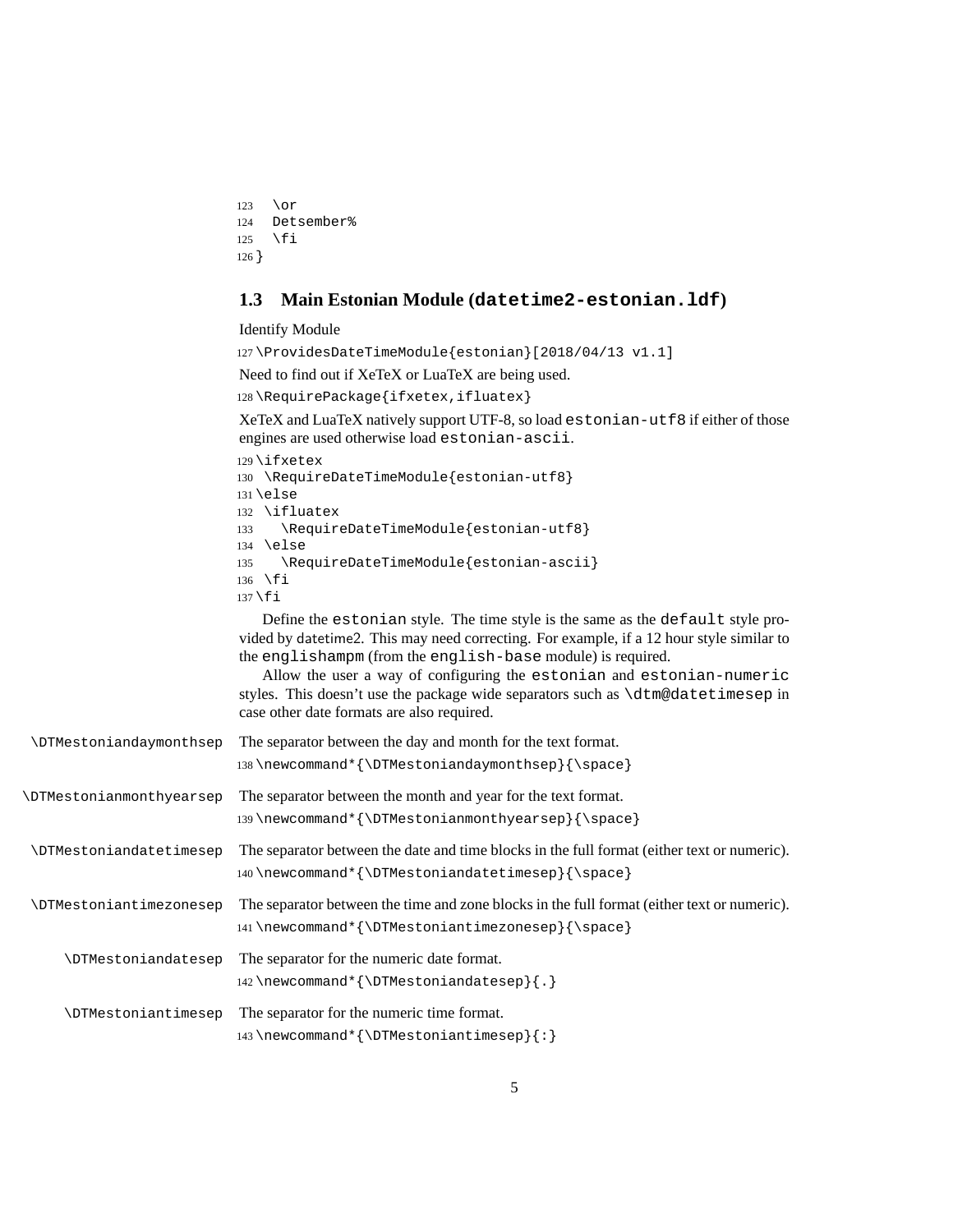Provide keys that can be used in \DTMlangsetup to set these separators.

```
144 \DTMdefkey{estonian}{daymonthsep}{\renewcommand*{\DTMestoniandaymonthsep}{#1}}
```

```
145 \DTMdefkey{estonian}{monthyearsep}{\renewcommand*{\DTMestonianmonthyearsep}{#1}}
```

```
146 \DTMdefkey{estonian}{datetimesep}{\renewcommand*{\DTMestoniandatetimesep}{#1}}
147 \DTMdefkey{estonian}{timezonesep}{\renewcommand*{\DTMestoniantimezonesep}{#1}}
```

```
148 \DTMdefkey{estonian}{datesep}{\renewcommand*{\DTMestoniandatesep}{#1}}
```
\DTMdefkey{estonian}{timesep}{\renewcommand\*{\DTMestoniantimesep}{#1}}

TODO: provide a boolean key to switch between full and abbreviated formats if appropriate. (I don't know how the date should be abbreviated.)

Define a boolean key that determines if the time zone mappings should be used.

```
150 \DTMdefboolkey{estonian}{mapzone}[true]{}
```

```
The default is to use mappings.
```

```
151 \DTMsetbool{estonian}{mapzone}{true}
```
Define a boolean key that determines if the day of month should be displayed.

\DTMdefboolkey{estonian}{showdayofmonth}[true]{}

The default is to show the day of month.

```
153 \DTMsetbool{estonian}{showdayofmonth}{true}
```
Define a boolean key that determines if the year should be displayed.

```
154 \DTMdefboolkey{estonian}{showyear}[true]{}
```

```
The default is to show the year.
```

```
155 \DTMsetbool{estonian}{showyear}{true}
```
Define the estonian style. (TODO: implement day of week?)

```
156 \DTMnewstyle
157 {estonian}% label
158 {% date style
159 \renewcommand*\DTMdisplaydate[4]{%
160 \DTMifbool{estonian}{showdayofmonth}
161 {\DTMestonianordinal{##3}\DTMestoniandaymonthsep}%
162 {}%
163 \DTMestonianmonthname{##2}%
164 \DTMifbool{estonian}{showyear}%
165 {%
166 \DTMestonianmonthyearsep
167 \DTMestonianyear{\number##1}%
168 }%
169 {}%
170 }%
171 \renewcommand*\DTMDisplaydate[4]{%
172 \DTMifbool{estonian}{showdayofmonth}
173 {%
174 \DTMestonianordinal{##3}\DTMestoniandaymonthsep
175 \DTMestonianmonthname{##2}%
176 }%
177 {%
178 \DTMestonianMonthname{##2}%
```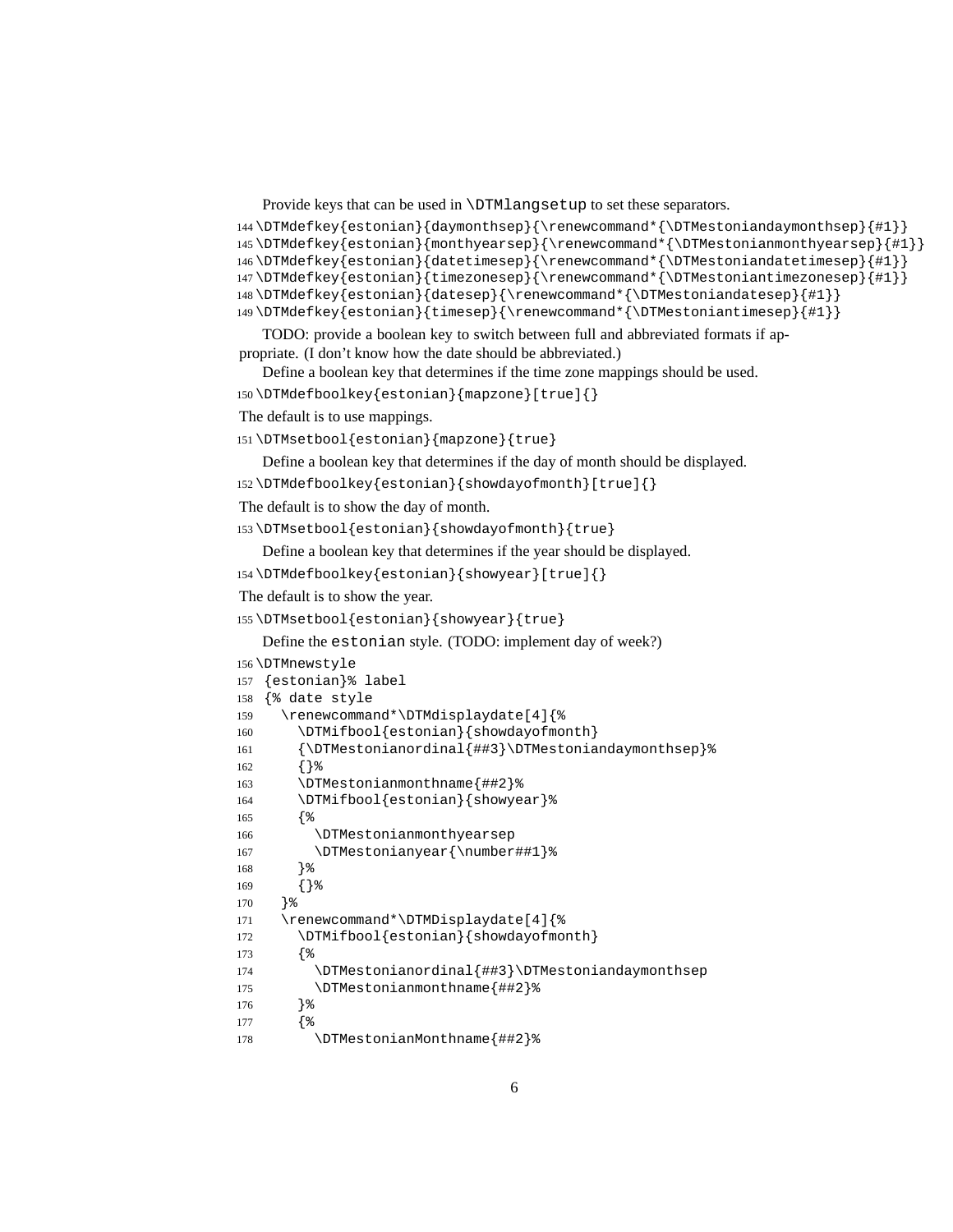```
179 }%
180 \DTMifbool{estonian}{showyear}%
181 {%
182 \DTMestonianmonthyearsep
183 \DTMestonianyear{\number##1}%
184 }%
185 {}%
186 }%
187 }%
188 {% time style (use default)
189 \DTMsettimestyle{default}%
190 }%
191 {% zone style
192 \DTMresetzones
193 \DTMestonianzonemaps
194 \renewcommand*{\DTMdisplayzone}[2]{%
195 \DTMifbool{estonian}{mapzone}%
196 {\DTMusezonemapordefault{##1}{##2}}%
197 {%
198 \ifnum##1<0\else+\fi\DTMtwodigits{##1}%
199 \ifDTMshowzoneminutes\DTMestoniantimesep\DTMtwodigits{##2}\fi
200 }%
201 }%
202 }%
203 {% full style
204 \renewcommand*{\DTMdisplay}[9]{%
205 \ifDTMshowdate
206 \DTMdisplaydate{##1}{##2}{##3}{##4}%
207 \DTMestoniandatetimesep
208 \fi
209 \DTMdisplaytime{##5}{##6}{##7}%
210 \ifDTMshowzone
211 \DTMestoniantimezonesep
212 \DTMdisplayzone{##8}{##9}%
213 \fi
214 }%
215 \renewcommand*{\DTMDisplay}[9]{%
216 \ifDTMshowdate
217 \DTMDisplaydate{##1}{##2}{##3}{##4}%
218 \DTMestoniandatetimesep
219 \fi
220 \DTMdisplaytime{##5}{##6}{##7}%
221 \ifDTMshowzone
222 \DTMestoniantimezonesep
223 \DTMdisplayzone{##8}{##9}%
224 \fi
225 }%
226 }%
```
Define numeric style.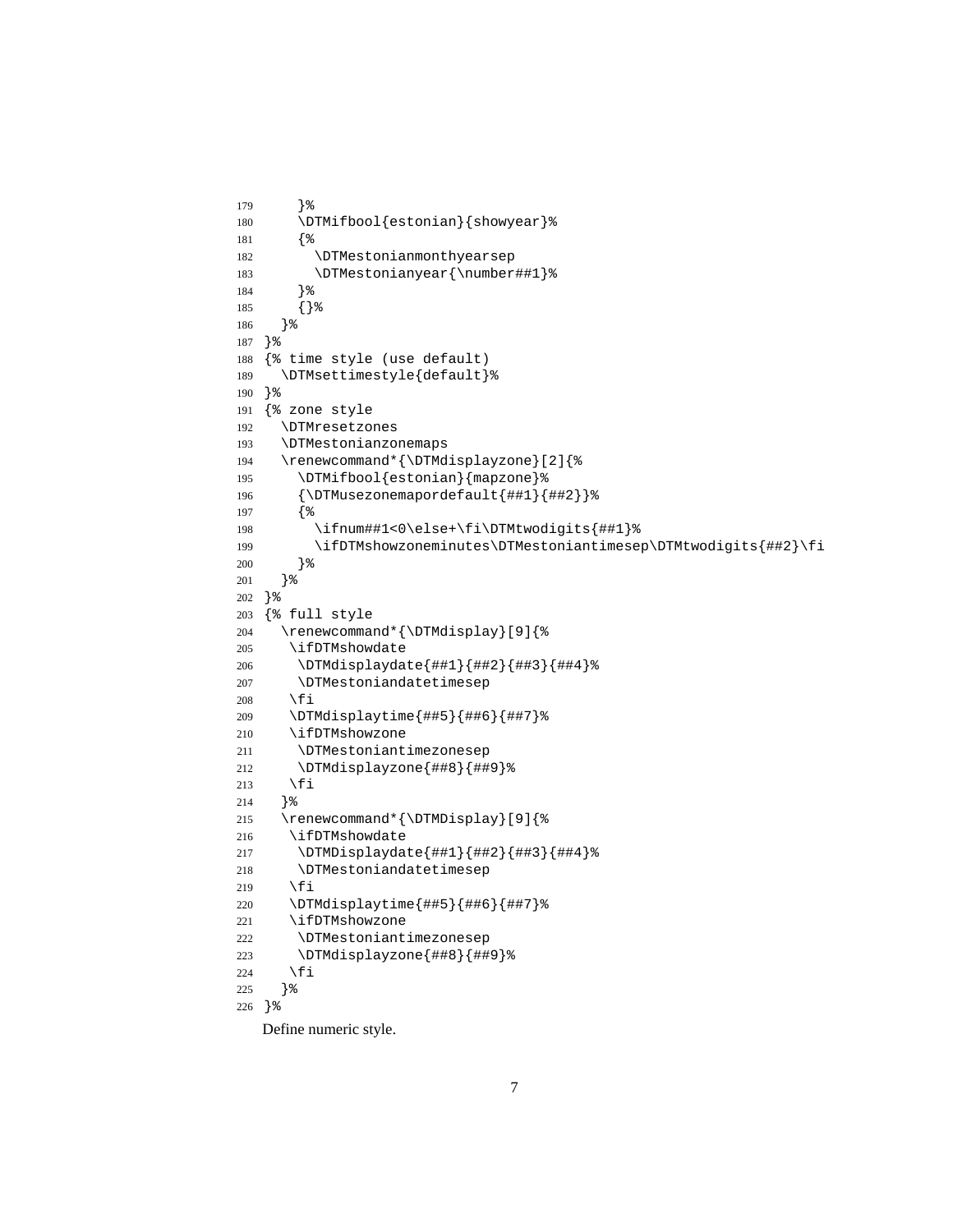```
227 \DTMnewstyle
228 {estonian-numeric}% label
229 {% date style
230 \renewcommand*\DTMdisplaydate[4]{%
231 \DTMifbool{estonian}{showdayofmonth}%
232 {%
233 \number##3 % space intended
234 \DTMestoniandatesep
235 }%
236 {}%
237 \number##2 % space intended
238 \DTMifbool{estonian}{showyear}%
239 {%
240 \DTMestoniandatesep
241 \number##1 % space intended
242 }%
243 {}%
244 }%
245 \renewcommand*{\DTMDisplaydate}{\DTMdisplaydate}%
246 }%
247 {% time style
248 \renewcommand*\DTMdisplaytime[3]{%
249 \number##1
250 \DTMestoniantimesep\DTMtwodigits{##2}%
251 \ifDTMshowseconds\DTMestoniantimesep\DTMtwodigits{##3}\fi
252 }%
253 }%
254 {% zone style
255 \DTMresetzones
256 \DTMestonianzonemaps
257 \renewcommand*{\DTMdisplayzone}[2]{%
258 \DTMifbool{estonian}{mapzone}%
259 {\DTMusezonemapordefault{##1}{##2}}%
260 {%
261 \ifnum##1<0\else+\fi\DTMtwodigits{##1}%
262 \ifDTMshowzoneminutes\DTMestoniantimesep\DTMtwodigits{##2}\fi
263 }%
264 }%
265 }%
266 {% full style
267 \renewcommand*{\DTMdisplay}[9]{%
268 \ifDTMshowdate
269 \DTMdisplaydate{##1}{##2}{##3}{##4}%
270 \DTMestoniandatetimesep
271 \fi
272 \DTMdisplaytime{##5}{##6}{##7}%
273 \ifDTMshowzone
274 \DTMestoniantimezonesep
275 \DTMdisplayzone{##8}{##9}%
276 \fi
```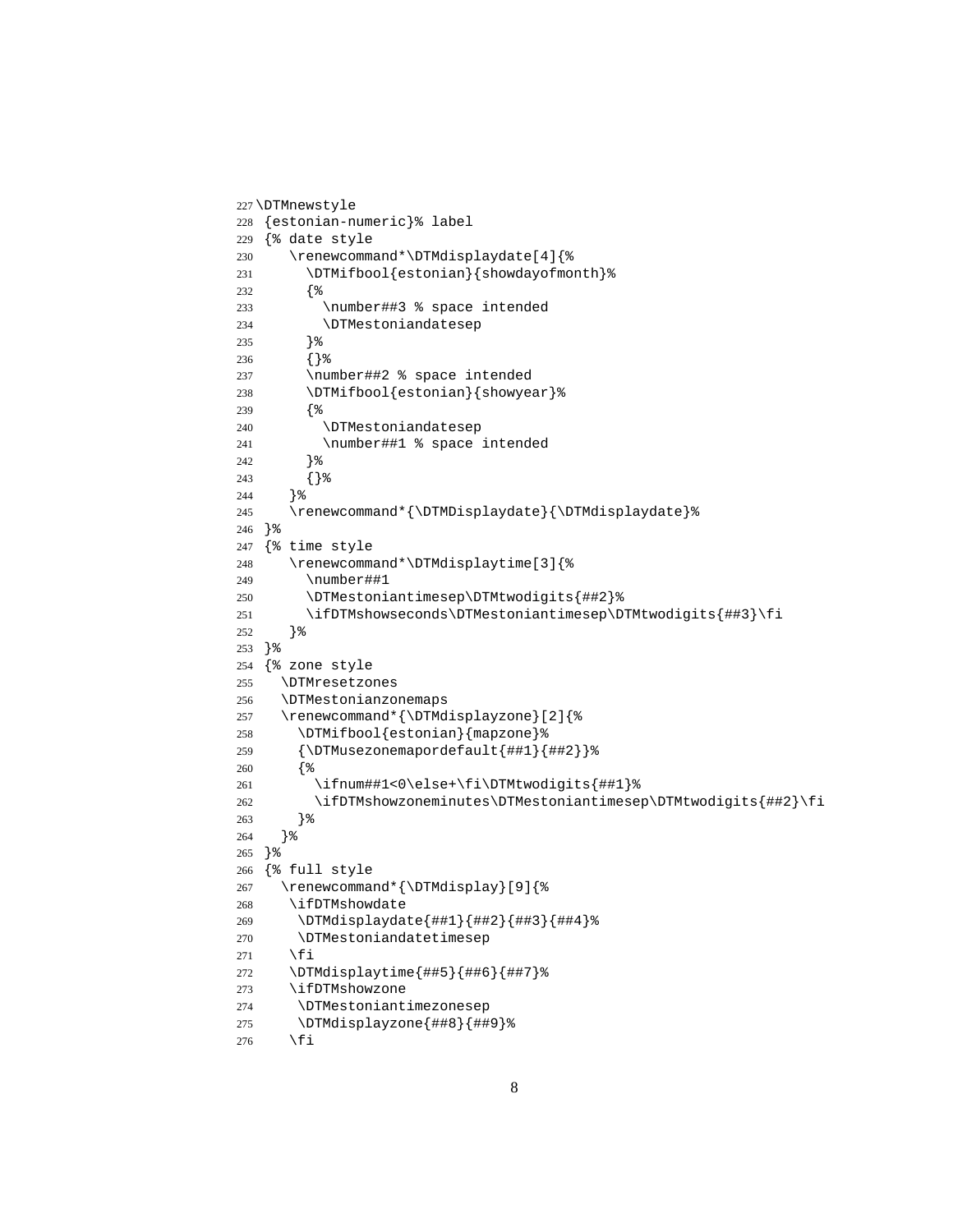```
277 }%
                       278 \renewcommand*{\DTMDisplay}{\DTMdisplay}%
                       279 }
\DTMestonianzonemaps The time zone mappings are set through this command, which can be redefined if extra
                       mappings are required or mappings need to be removed. No default mappings are provided
                       at the moment.
                       280 \newcommand*{\DTMestonianzonemaps}{%
                       281 \DTMdefzonemap{02}{00}{EET}%
                       282 \DTMdefzonemap{03}{00}{EEST}%
                       283 }
                          Switch style according to the useregional setting.
                       284 \DTMifcaseregional
                       285 {}% do nothing
                       286 {\DTMsetstyle{estonian}}
                       287 {\DTMsetstyle{estonian-numeric}}
                          Redefine \dateestonian (or \date⟨dialect⟩) to prevent babel from resetting
                       \today. (For this to work, babel must already have been loaded if it's required.)
                       288 \ifcsundef{date\CurrentTrackedDialect}
                       289 {%
                       290 \ifundef\dateestonian
                       291 {% do nothing
                       292 }%
                       293 {%
                       294 \def\dateestonian{%
                       295 \DTMifcaseregional
                       296 {}% do nothing
                       297 {\DTMsetstyle{estonian}}%
                       298 {\DTMsetstyle{estonian-numeric}}%
                       299 }%
                       300 }%
                       301 }%
                       302 {%
                       303 \csdef{date\CurrentTrackedDialect}{%
                       304 \DTMifcaseregional
                       305 {}% do nothing
                       306 {\DTMsetstyle{estonian}}%
```
{\DTMsetstyle{estonian-numeric}}%

 }% }%